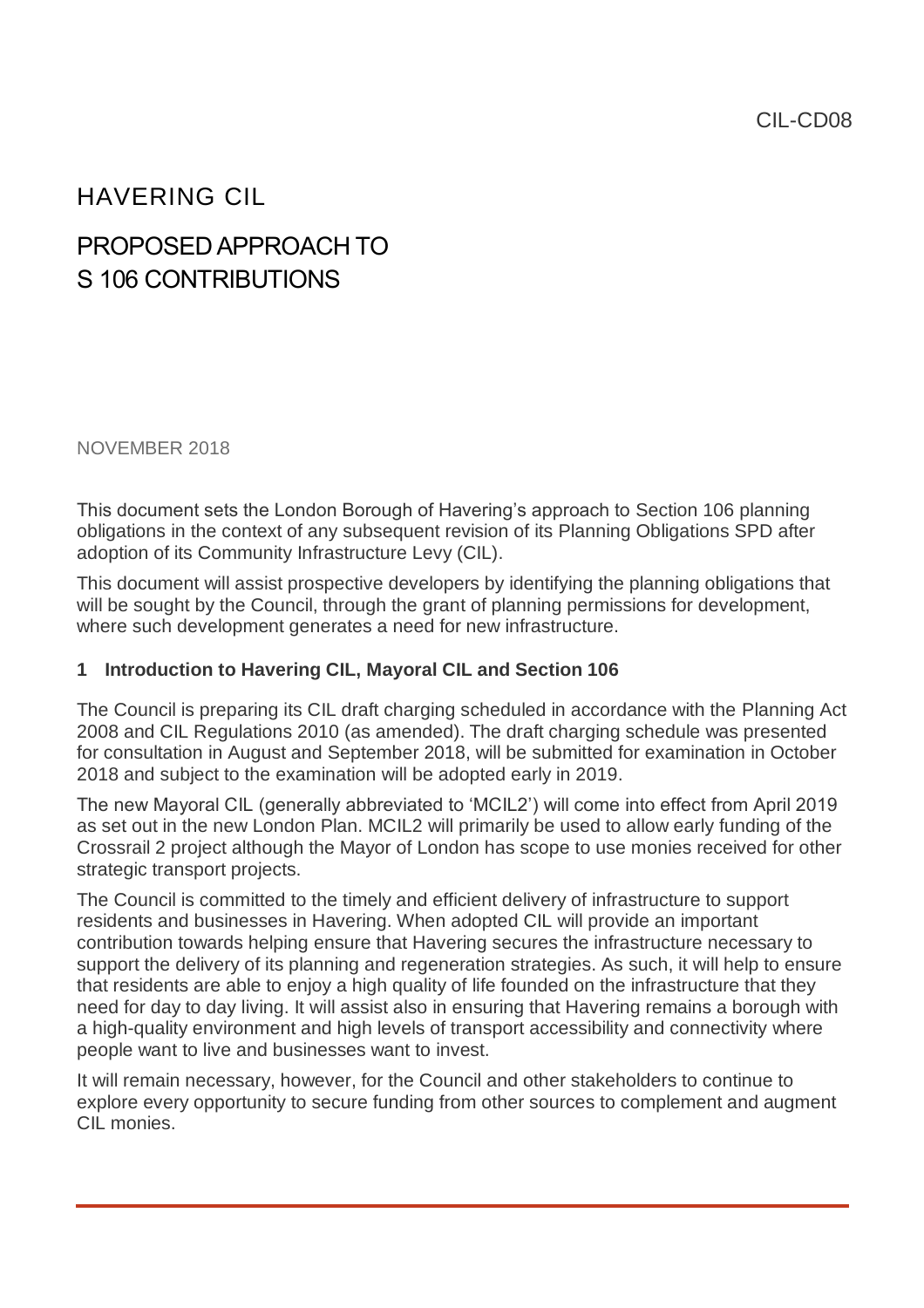### **2 Relationship between CIL and Section 106**

The implementation of CIL introduced a limitation on the use of planning obligations (s106). In accordance with the Regulation 122 of CIL regulations 2010 (as amended), when CIL is in place, section 106 agreements and other planning obligations can only be sought by the Council if they meet all the following tests:

- a) necessary to make the development acceptable in planning terms;
- b) directly related to the development; and
- c) fairly and reasonably related in scale and kind to the development.

In accordance with Regulation 123 of the Community Infrastructure Levy (CIL) Regulations 2010 (as amended), the Council has set out its approach towards funding infrastructure using CIL monies and funding infrastructure secured through planning obligations.

The intention is to ensure that there is no duplication in the use of CIL and planning obligations for the same projects.

The Council intends that it will, or may, spend CIL on part or all of the cost of provision, improvement, replacement, operation or maintenance of the infrastructure, to support development in Havering.

For some matters, the Council intends to negotiate planning obligations (secured through Section106 and other powers) for infrastructure as defined in the Planning Act 2008.

In general, this will be where that infrastructure is required to make a specific development proposal acceptable subject to the CIL Regulations.

The provision of specific infrastructure in the key growth areas of Romford and Rainham and Beam Park will be in line with the focus in the emerging Havering Local Plan for these to be the key growth areas in Havering over the 15-year period of the Local Plan.

The table below sets out:

- those types of infrastructure that the Council will fund using CIL (Column 1)
- those types of infrastructure that the Council will fund using planning obligations rather than CIL (Column 2)
- specific infrastructure needed to support development in Romford and Rainham and Beam Park that the Council will fund using planning obligations rather than CIL (Column 3)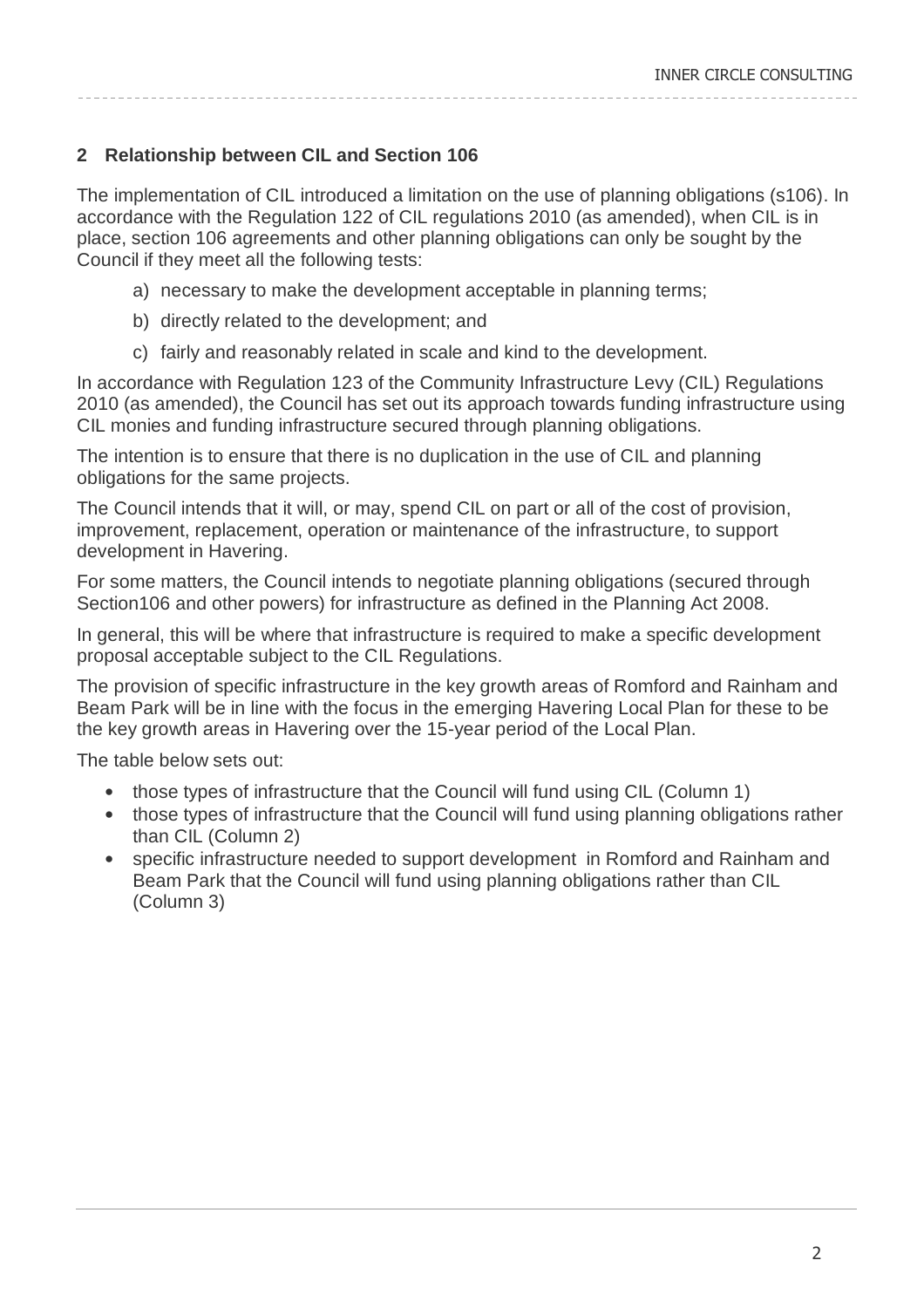| Type of infrastructure across<br><b>Havering which will be</b><br>funded by the Community<br>Infrastructure Levy ('CIL')<br>(and included on the<br><b>Regulation 123 list)</b>                                                                                   | <b>Matters not covered by</b><br>the Regulation 123 list<br>(which will be funded<br>through planning<br>obligations) | <b>Specific matters not</b><br>covered by the Regulation<br><b>123 list for infrastructure</b><br>needed to support<br>development in Romford<br>and Rainham and Beam<br>Park to be funded through<br>planning obligations) |
|-------------------------------------------------------------------------------------------------------------------------------------------------------------------------------------------------------------------------------------------------------------------|-----------------------------------------------------------------------------------------------------------------------|-----------------------------------------------------------------------------------------------------------------------------------------------------------------------------------------------------------------------------|
| Libraries                                                                                                                                                                                                                                                         |                                                                                                                       |                                                                                                                                                                                                                             |
| Sport and leisure facilities<br>(including Hornchurch Leisure<br>Centre, new sports and leisure<br>facilities in the south of<br>Havering, Central Park Leisure<br>Centre, Bretons Outdoor<br><b>Recreation Centre and 3G</b><br><b>Artificial Grass Pitches)</b> |                                                                                                                       |                                                                                                                                                                                                                             |
| <b>Emergency services</b>                                                                                                                                                                                                                                         |                                                                                                                       |                                                                                                                                                                                                                             |
| <b>Cultural facilities</b>                                                                                                                                                                                                                                        |                                                                                                                       |                                                                                                                                                                                                                             |
| Green infrastructure                                                                                                                                                                                                                                              |                                                                                                                       |                                                                                                                                                                                                                             |
| Education                                                                                                                                                                                                                                                         | None                                                                                                                  | <b>Primary School at Bridge</b><br>Close<br>Primary school within<br>Rainham and Beam Park<br><b>Housing Zone</b>                                                                                                           |
|                                                                                                                                                                                                                                                                   |                                                                                                                       |                                                                                                                                                                                                                             |
|                                                                                                                                                                                                                                                                   | <b>Transport infrastructure</b><br>necessary to support new<br>development                                            | <b>Beam Park station</b>                                                                                                                                                                                                    |
|                                                                                                                                                                                                                                                                   |                                                                                                                       | Rainham Creek bus / walking<br>/ cycling bridge                                                                                                                                                                             |
| Public realm (including built<br>environment and streetscene)                                                                                                                                                                                                     | Public art                                                                                                            | <b>Romford Town Centre Public</b><br><b>Realm Masterplan</b>                                                                                                                                                                |
|                                                                                                                                                                                                                                                                   |                                                                                                                       | Beam Parkway - Improved<br>connectivity along the A1306<br>and within London Riverside                                                                                                                                      |
| Health and well-being                                                                                                                                                                                                                                             | <b>None</b>                                                                                                           | Community care hub in<br>Romford                                                                                                                                                                                            |
|                                                                                                                                                                                                                                                                   |                                                                                                                       | Primary care facility in<br><b>Rainham Beam Park</b>                                                                                                                                                                        |
|                                                                                                                                                                                                                                                                   |                                                                                                                       | Rainham primary care facility                                                                                                                                                                                               |
|                                                                                                                                                                                                                                                                   | <b>Utilities</b>                                                                                                      | Diversion of public utility main<br>cables                                                                                                                                                                                  |

Г